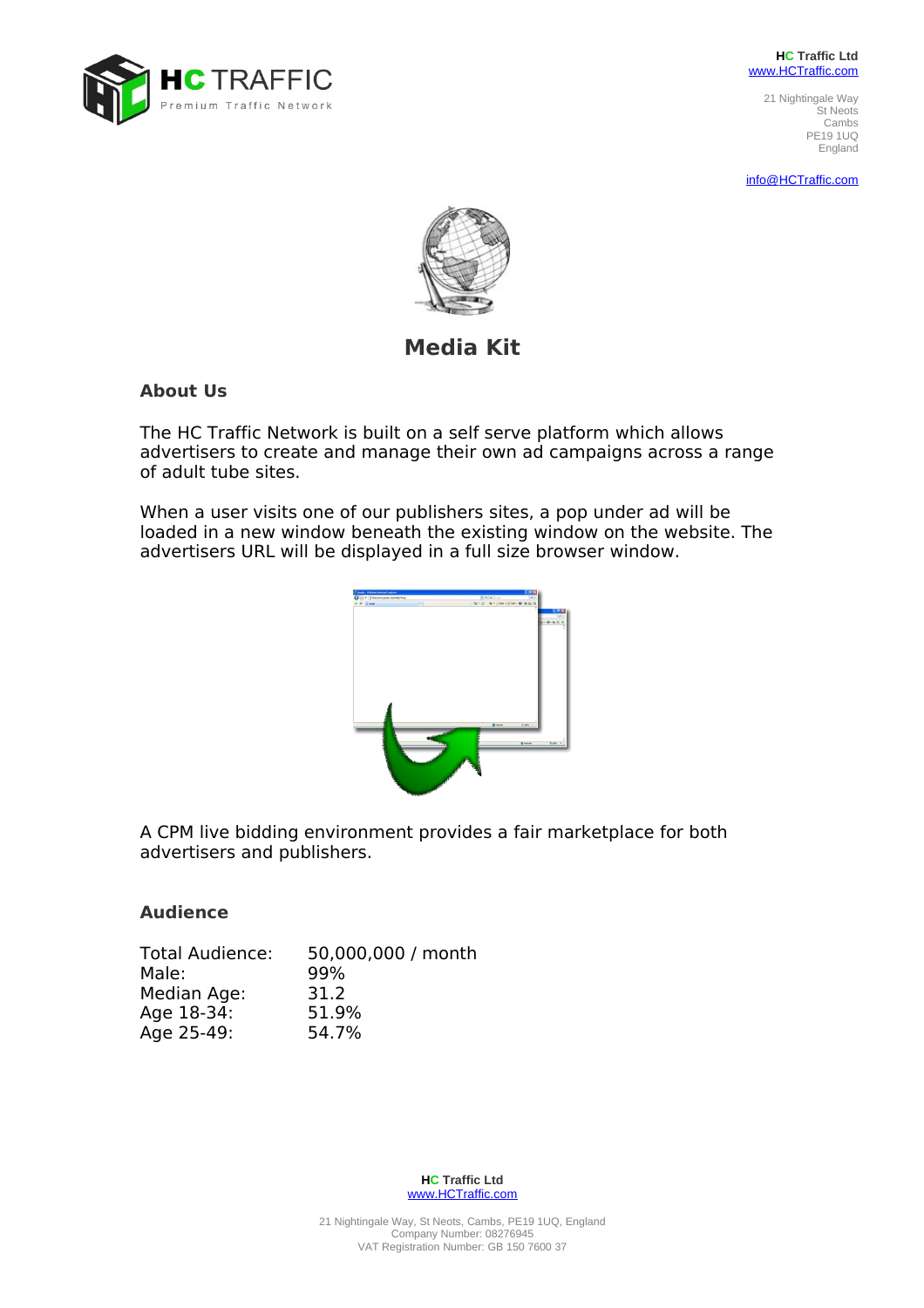

21 Nightingale Way St Neots Cambs PE19 1UQ England

info@ HCTraffic.com

## **Targeting and Tracking**

Targeting options include geographic region, device (operating system) and zone id.

We provide accurate conversion tracking to measure ROI. Tracking can be setup using an image pixel or server2server tracking.

The following options are available for device targeting:

Windows 8 Windows 7 Windows XP Windows Vista Windows 2000 Windows 98 Mac OSX

**Web Mobile** iPhone Android Blackberry Symbian iPad Other Tablet Feature Phone

## **Behavioural Retargeting**

Retargeting campaigns allow advertisers to target users after they have left their websites. Behavioural retargeting works by placing a tracking pixel on your site which will add each visitor to an audience list. Campaigns can then be setup targeting these audience lists.

### **Control**

Control spend with daily limits on campaigns. Frequency capping allows for limitations on the number of times an individual user will see your ad.

All advertiser accounts are prepaid and accounts can be topped up by paypal or bank wire transfer. Please note the minimum \$1000 USD deposit.

#### **Support**

All advertisers are assigned a dedicated account rep to provide support and advice where needed.

> **HC Traffic Ltd** www.HCTraffic.com

21 Nightingale Way, St Neots, Cambs, PE19 1UQ, England Company Number: 08276945 VAT Registration Number: GB 150 7600 37